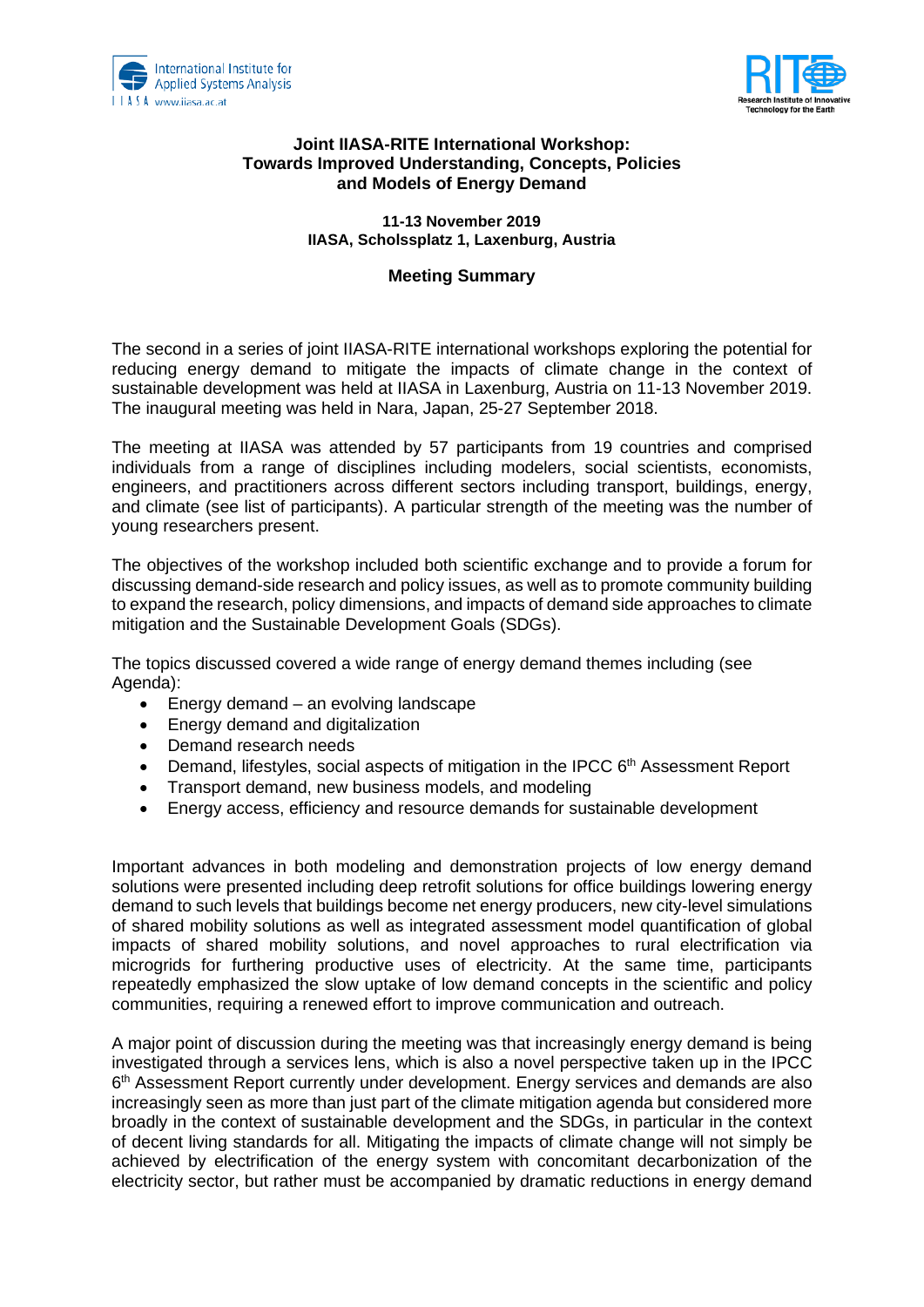through both increasing energy efficiencies across all sectors and reducing energy demand of both individuals, through personal choices, and industry and commerce through new business models, incentives, or regulatory approaches. However such approaches may be difficult in the developing world where energy demand is projected to increase as increasingly more people gain access to clean energy forms and electricity to meet basic human needs and wellbeing.

Much of the discussions focussed on potentials for demand reductions in the transport and buildings sectors. The increased use of electric vehicles (including autonomous vehicles), ride sharing, and decarbonized mass public transport has considerable potential to reduce overall energy demand for passenger travel through reductions in use of conventional fossil fuel powered vehicles, but may, at the same time, displace other means of low impact transport such as walking and cycling. It is important to understand personal motivations in transport choices to maximize the underlying potential with novel empirical survey data presented at the workshop. While considerable progress is being made in modeling low demand options in the passenger transport sector there has been little attention paid to the freight sector which accounts for a significant proportion of energy use and emissions. Similarly, the adoption of energy neutral buildings (either new or through retrofitting) may reduce energy demand dramatically although with considerable upfront capital costs. Undoubtedly digitalization in its many guises may also reduce energy demand through for example, substitution, but also has the potential to increase consumerism, and therefore demand, not to mention the significant energy demands associated with processing and maintaining data services.

Although it was agreed that progress is being made in some sectors to reduce energy demand and that there is significant untapped potential to achieve more with the right policies, regulation and incentives, the pace of change is too slow if the world is to achieve its climate and SDG aspirations by 2030 and 2050. Continued incrementalism will not achieve the targets and there was an increased sense of urgency to develop radical transformational solutions. Although there was a call for more research to be undertaken it was generally agreed that much more can be done already with existing knowledge, technologies and best practices. The research community needs to better engage with policy and decision makers to find ways to accelerate the implementation of already well understood solutions and to provide input into the development of more radical scenarios for achieving the necessary energy demand reductions.

In addition to the formal and informal discussions the meeting also featured a poster session for young researchers to showcase and discuss new and novel approaches to investigating energy demand. A total of 14 posters were presented with awards being presented to the five best posters (see list of posters and awards).

A more detailed report of the meeting will be made available early in 2020.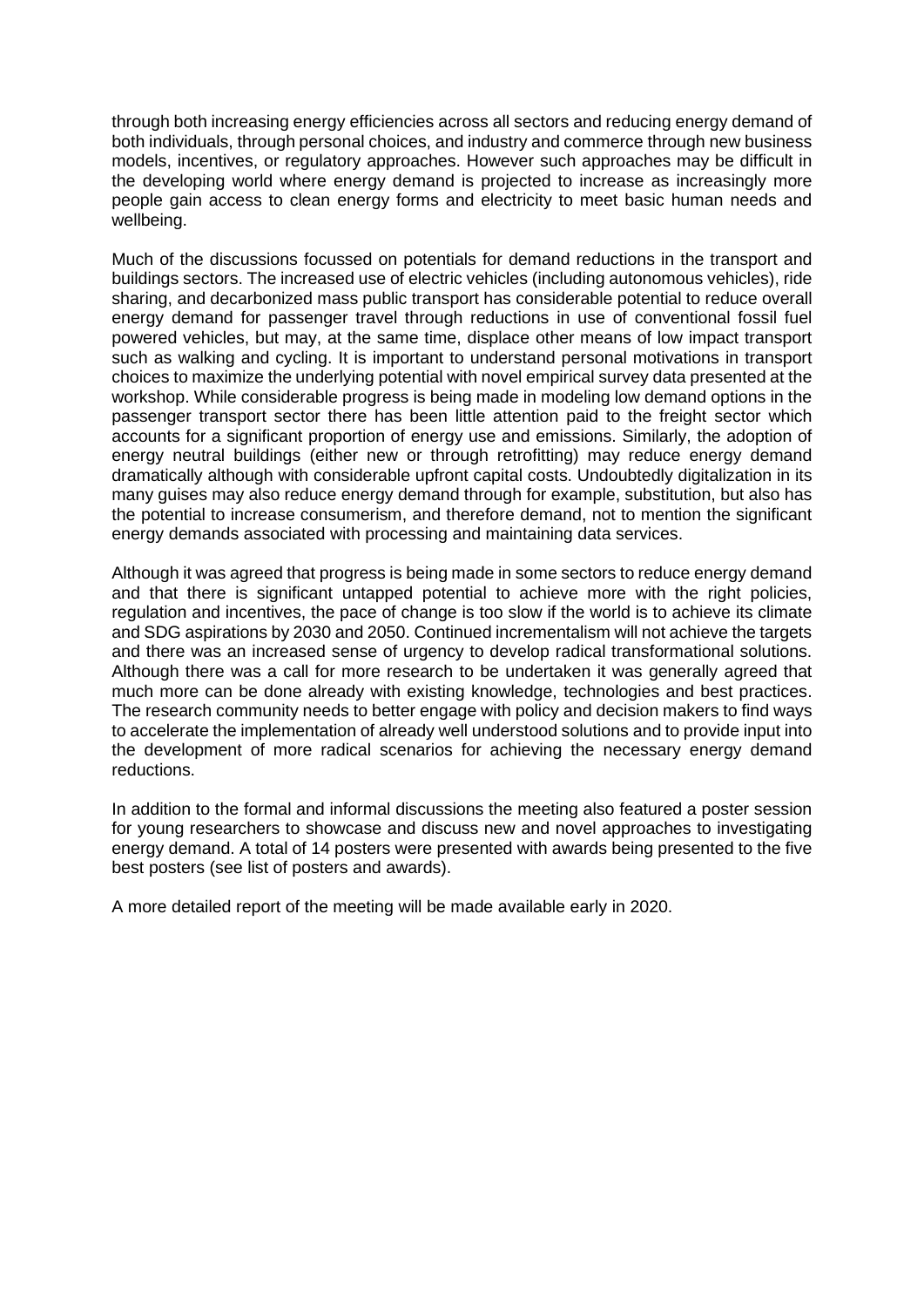### **List of Participants**

**Keigo Akimoto** The Research Institute of Innovative Technology for the Earth (RITE) Japan

**Geoff Clarke** International Insitute for Applied Systems Analysis (IIASA) Australia

**Talita Borges Cruz** Instituto Alberto Luiz Coimbra de Pós-Graduação e Pesquisa de Engenharia (COPPE) at Universidade Federal do Rio de Janeiro Brazil

**Keii Gi** The Research Institute of Innovative Technology for the Earth (RITE) Japan

**Simone Fobi Nsutezo (remote)**

Columbia University United States

**Chioke Harris** National Renewable Energy Laboratory (NREL) United States

**Kejun Jiang (remote)** National Development and ReformCommission, China China

**Jaewan Kim** Yonsei University Korea

**Osamu Kimura** Central Research Institute of Electric Power Industry(CRIEPI) Japan

**Abhishek Kumar** Population Council, India India

**Benigna Boza-Kiss**

International Insitute for Applied Systems Analysis (IIASA) **Hungary** 

**Felix Creutzig** Mercator Research Institute on Global Commons and Climate Change (MCC) **Germany** 

**Simon De Stercke** Imperial College London Belgium

**Atsuko Fushimi** The Research Institute of Innovative Technology for the Earth (RITE) Japan

**Arnulf Grubler** International Insitute for Applied Systems Analysis (IIASA) Austria

**Kinga Horváth EnergoSys Hungary** 

**Miho Kamei** Institute for Global Environmental Strategies (IGES) Japan

**Yong Gun Kim** Korea Environmental Institute South Korea

**Paul Kishimoto** International Insitute for Applied Systems Analysis (IIASA) Canada

**Benjamin Leibowicz** University of Texas at Austin United States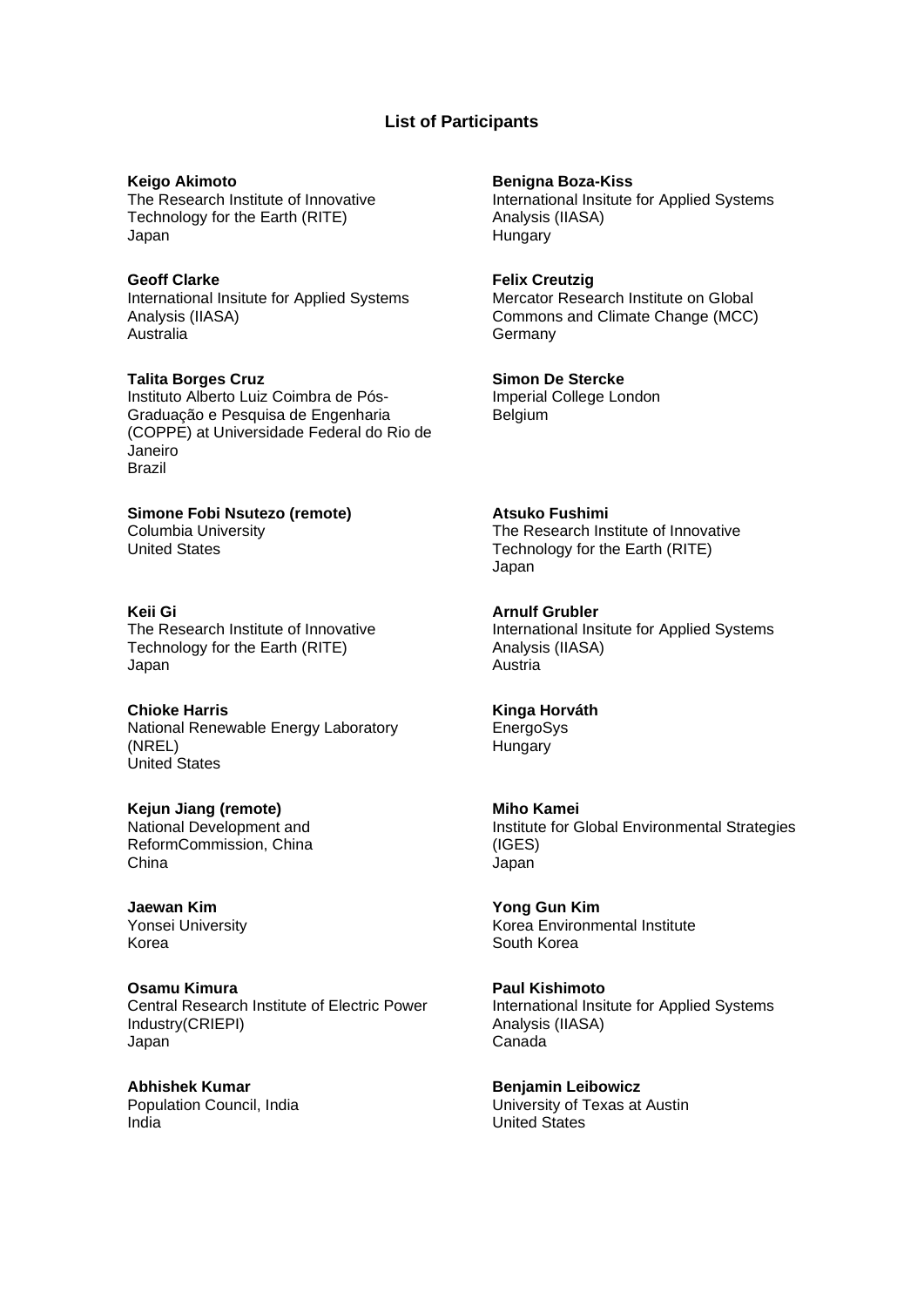### **Tieju Ma**

East China University of Science and Technology (ECUST) and International Institute for Applied Systems Analysis (IIASA) China

**Eric Masanet** Northwestern University United States

**David McCollum** Electric Power Research Institute (EPRI) United States

**Shusuke Mori** JST Center for Low Carbon Society Strategy Japan

**Sumie Nakayama** J-Power Japan

**Leila Niamir** Mercator Research Institute on Global Commons and Climate Change (MCC) **Germany** 

**Shonali Pachauri** International Insitute for Applied Systems Analysis (IIASA) Austria

**Keywan Riahi** International Insitute for Applied Systems Analysis (IIASA) Austria

**Joyashree Roy (remote)** Asian Institute of Technology (AIT) Thailand

**Rami Shabaneh** King Abdullah Petroleum Studies and Research Center (KAPSARC) Saudi Arabia

### **Bianka Shoai**

RTE-France (DSO Regulator)France

**Luis Martinez**

International Transport Forum at Organisation for Economic Co-operation and Development (OECD) France

**Alessio Mastrucci** International Insitute for Applied Systems Analysis (IIASA) Italy

**Sergi Moles-Grueso** Central European University **Hungary** 

**Takahiro Nagata** The Research Institute of Innovative Technology for the Earth (RITE) Japan

**Nebojsa Nakicenovic** International Insitute for Applied Systems Analysis (IIASA) Austria

**Yannick Oswald** Univeristy of Leeds United Kingdom

**Narasimha Rao (remote)** School of Forestry and Environmental Studies, Yale University United States

**Michaela Rossini** International Insitute for Applied Systems Analysis (IIASA) Austria

**Alessandro Sanches** Instituto 17

Brazil

**Yoshiyuki Shimoda**

Osaka University Japan

**Linda Steg** University Groningen **Netherlands**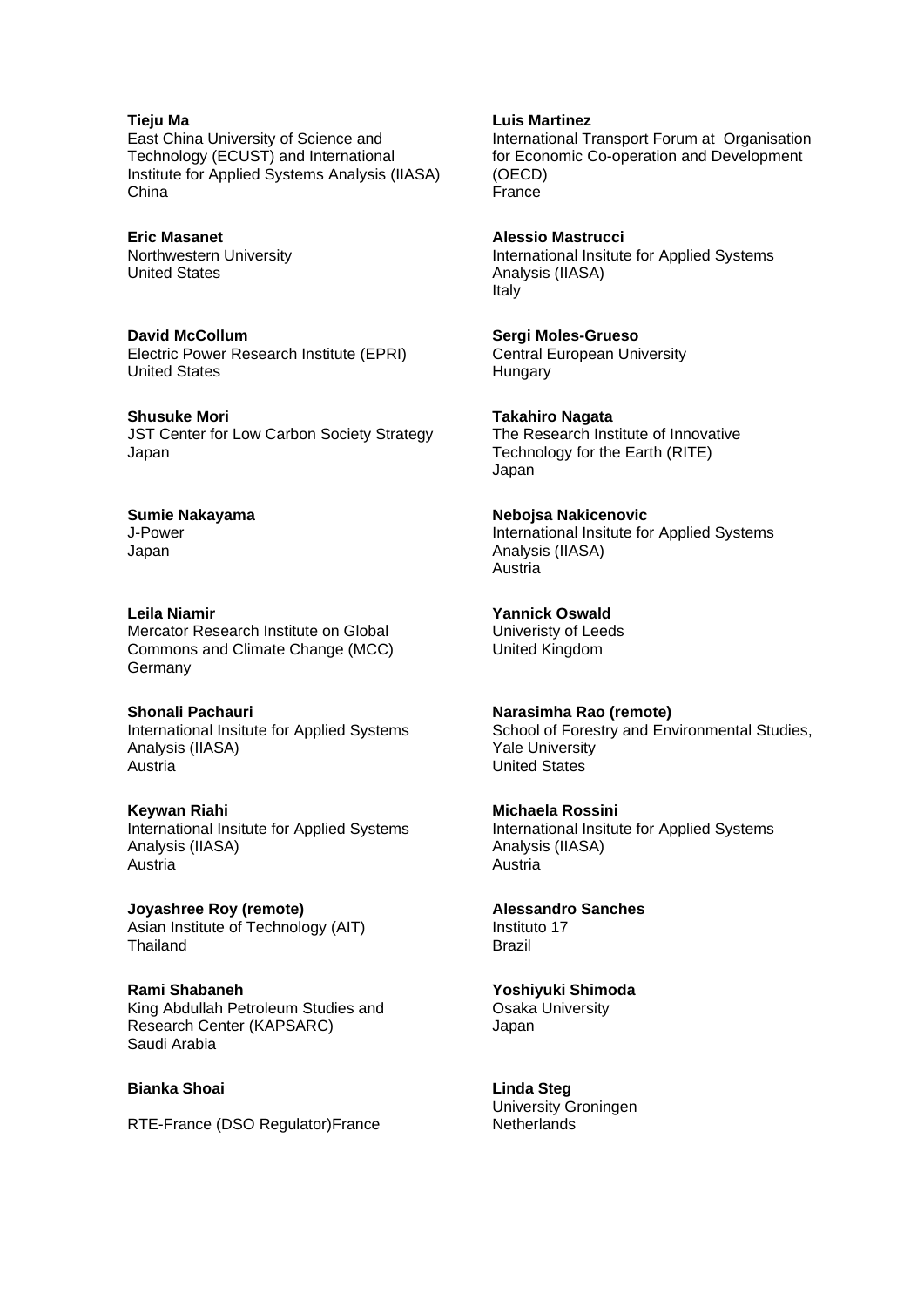**Julia Steinberger (remote)** University of Leeds United Kingdom

**Bin Su** National University of Singapore(NUS) Singapore

**Jay Taneja (remote)** University of Massachusetts United States

**Diana Urge-Vorsatz** Central European University **Hungary** 

**Jefim Vogel** Univeristy of Leeds United Kingdom

**Charlie Wilson** Tyndall Centre for Climate Change Research and International Institut for Applied Systems Analysis United Kingdom

**Ju Yiyi** University of Tokyo Japan

**Caroline Zimm** International Insitute for Applied Systems Analysis (IIASA) Austria

**Erich Streissnig** International Insitute for Applied Systems Analysis (IIASA) Austria

**Masa Sugiyama** Tokyo University Japan

**Fei Teng** Tsinghua University China

**Bas van Ruijven** International Insitute for Applied Systems Analysis (IIASA) **Netherlands** 

**Pat Wagner** International Insitute for Applied Systems Analysis (IIASA) Austria

**Kenji Yamaji** The Research Institute of Innovative Technology for the Earth Japan

**Xingrong Zhao** East China University of Science and Technology (ECUST) China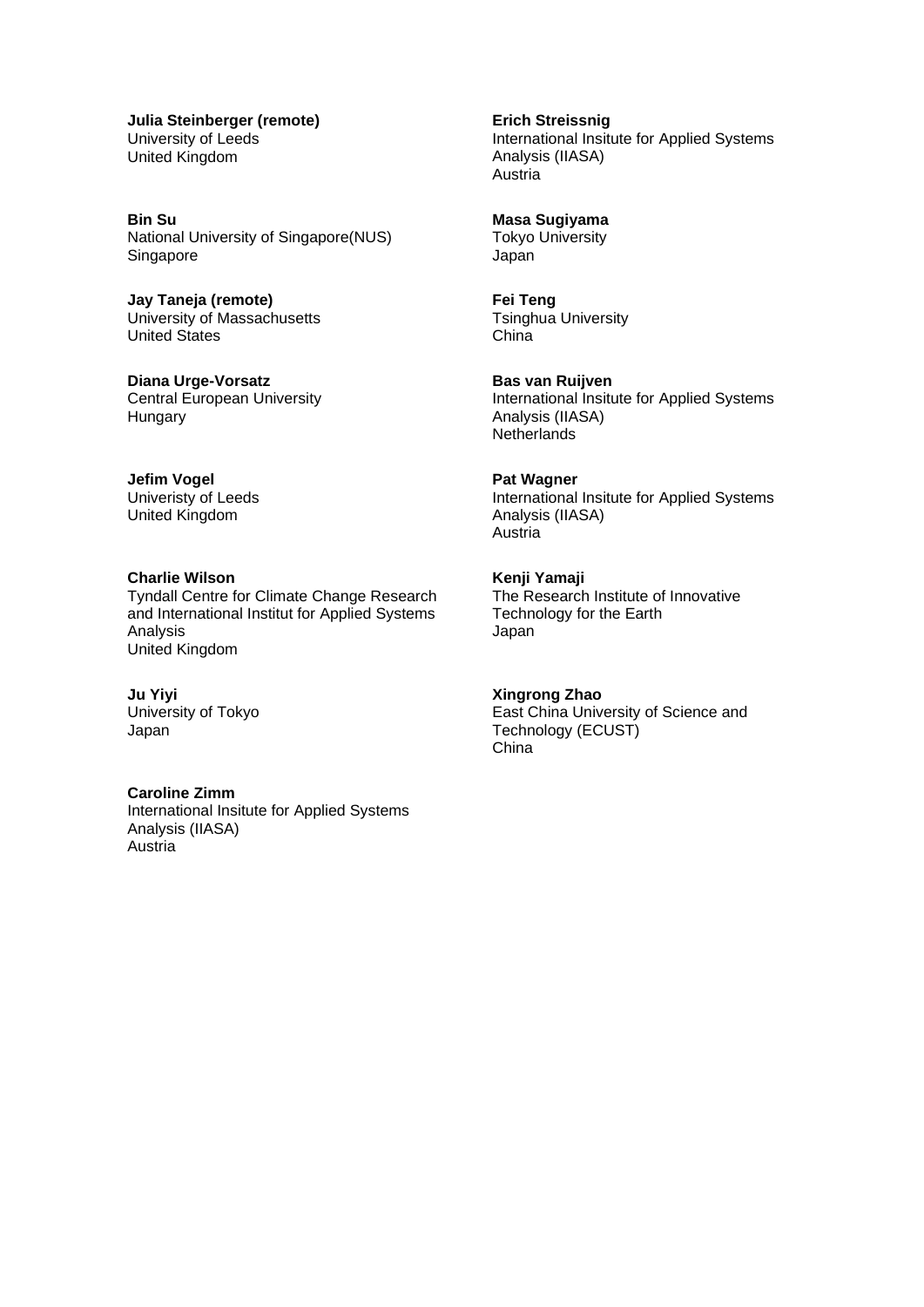# **Meeting Agenda**

## with links to formal presentation slides

| Monday, 11 November |                                                                                                                                                                                                                                                                                                                                                                                                                                                                                                                                                                                                                                                                        |
|---------------------|------------------------------------------------------------------------------------------------------------------------------------------------------------------------------------------------------------------------------------------------------------------------------------------------------------------------------------------------------------------------------------------------------------------------------------------------------------------------------------------------------------------------------------------------------------------------------------------------------------------------------------------------------------------------|
| 11:30               | Mondial Shuttlebus Transportation leaves from Vienna meeting place<br>(see Logistics Note) to IIASA (Schlossplatz 1, Laxenburg)                                                                                                                                                                                                                                                                                                                                                                                                                                                                                                                                        |
| 12:00               | Arrival at IIASA and Registration<br>(Conference Secretariat next to the Wodak Room)<br><b>Sandwich lunch</b>                                                                                                                                                                                                                                                                                                                                                                                                                                                                                                                                                          |
| 13:00-13:30         | <b>Opening Session</b><br><b>Welcome, and Framing Introduction to Workshop</b><br>Arnulf Grubler (IIASA, 5 min) and Keigo Akimoto (RITE, 15 min)<br><b>Short greeting address</b><br>Kenji Yamaji (RITE)                                                                                                                                                                                                                                                                                                                                                                                                                                                               |
| 13:30-15:30         | Plenary Session I: Energy Demand - An Evolving Landscape (30 mins each incl.<br>$Q/A$ )<br><b>Chair:</b> Kenji Yamaji (RITE)<br>. Outcomes of the RITE-IIASA 'Rethinking Energy Demand' 2018 International<br>Workshop<br>Charlie Wilson (University of East Anglia, Tyndall Center and IIASA)<br>. The World in 2050 Initiative: Disruptive Digital Revolution<br>Nebojsa Nakicenovic (IIASA)<br>• Demand, efficiency, lifestyles: Perspective from the Global South (via<br>$WebEx**$<br>Joyashree Roy (Asian Institute of Technology)<br>• 'Revolutions' shaping energy demand  and implications for modeling<br>David McCollum (Electric Power Research Institute) |
| 15:30-16:00         | <b>Coffee Break</b>                                                                                                                                                                                                                                                                                                                                                                                                                                                                                                                                                                                                                                                    |
| 16:00-17:30         | <b>Parallel Sessions:</b>                                                                                                                                                                                                                                                                                                                                                                                                                                                                                                                                                                                                                                              |
| Gvishiani Room      | Parallel Session I: Break-out group on "What do we know and what we need<br>to know" (demand research needs)<br>Moderator: Charlie Wilson (University of East Anglia, Tyndall Center and IIASA)                                                                                                                                                                                                                                                                                                                                                                                                                                                                        |
| Wodak Room          | Parallel Session II: Break-out group on Digitalization<br><b>Moderator: Nebojsa Nakicenovic (IIASA)</b>                                                                                                                                                                                                                                                                                                                                                                                                                                                                                                                                                                |
| 17:45               | Adjourn - Mondial Shuttlebus Transportation leaves from IIASA to dinner                                                                                                                                                                                                                                                                                                                                                                                                                                                                                                                                                                                                |
| 18:00-20:30         | Social Event at Klostergasthaus Thallern (Thallern 2, 2352 Gumpoldskirchen)                                                                                                                                                                                                                                                                                                                                                                                                                                                                                                                                                                                            |
| ca. 20.30           | Mondial Shuttlebus Transportation from Klostergasthaus Thallern to Vienna                                                                                                                                                                                                                                                                                                                                                                                                                                                                                                                                                                                              |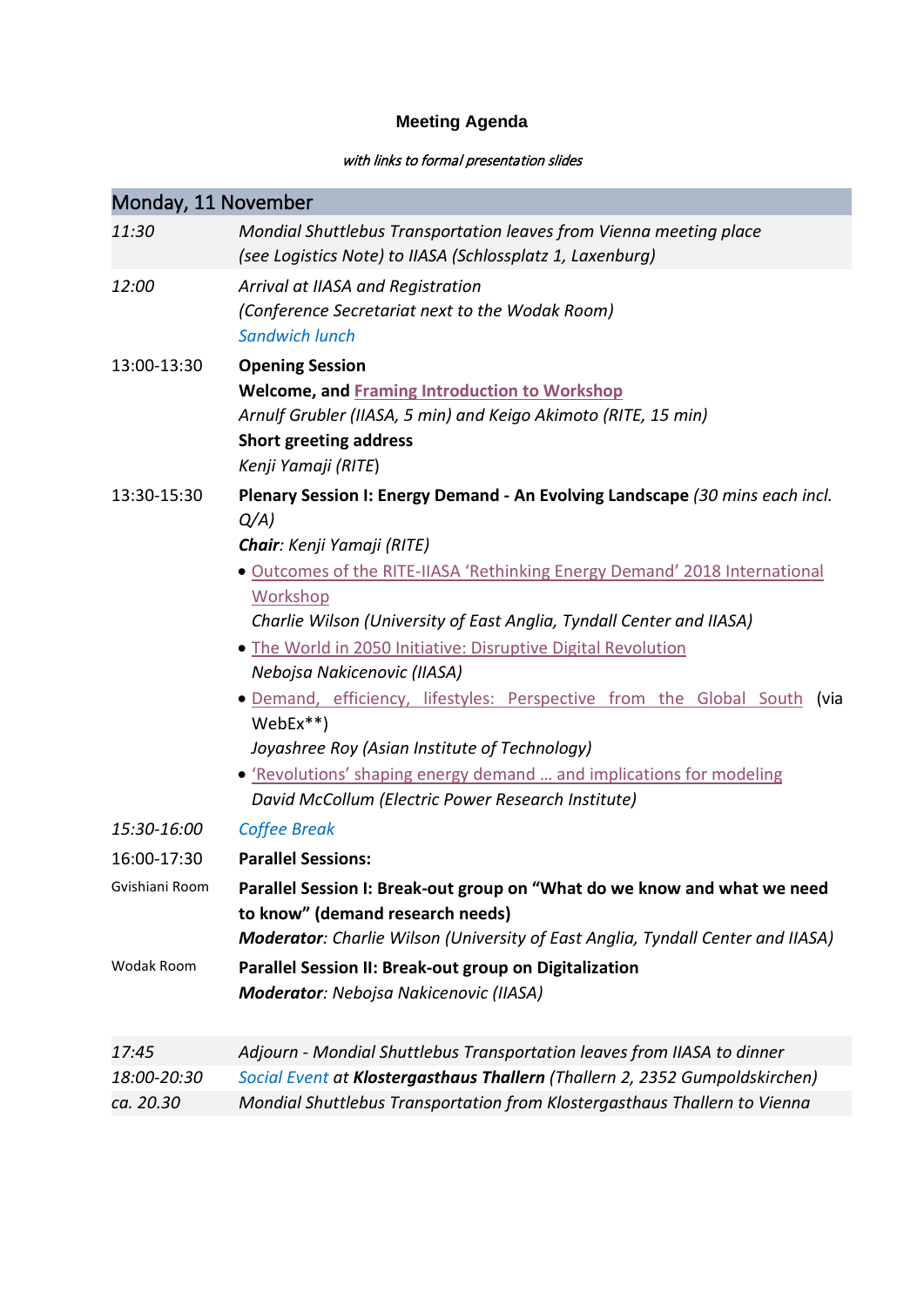# Tuesday, 12 November *08:30 Mondial Shuttlebus Transportation leaves from Vienna meeting place (see Logistics Note) to IIASA (Schlossplatz 1, Laxenburg) 9:00-9:30 Morning coffee and snacks* 09:30-11:00 **Plenary Session II: Demand, Lifestyles, Social Aspects of Mitigation in AR6** *(20 min each) Chair: Keigo Akimoto (RITE)* • Overview of IPCC AR6 Chapter 5 *Felix Creutzig (Mercator Research Institute on Global Commons and Climate Change)* • [Human dimension of energy systems](https://www.iiasa.ac.at/web/home/research/researchPrograms/TransitionstoNewTechnologies/Plenary-II_Steg.pdf) *Linda Steg (University of Groningen)* • [Assessing mitigation potentials in the IPCC](https://www.iiasa.ac.at/web/home/research/researchPrograms/TransitionstoNewTechnologies/Plenary-II_UrgeVorsatz.pdf) *Diana Urge-Vorsatz (Central European University)* 11:00-12:00 **Round Table Discussions, Kick-off Statements** *Moderator: Keywan Riahi (IIASA)* **(5-minutes statements per intervention, followed by general discussion)** *12:00 Walk over to the IIASA Schloss Restaurant 12.00-13:30 Lunch – Oval Room - Schloss Restaurant 13.30-14.00 Coffee break* 14:00-16.00 **Plenary Session III: Young Demand Researchers Poster Session** Wodak Room **[\(5 minutes-presentation](https://www.iiasa.ac.at/web/home/research/researchPrograms/TransitionstoNewTechnologies/AllPosterPresentations.pdf) by "next generation" researchers)**  *Chair: Arnulf Grubler (IIASA)* 16:00-17:30 **[Poster visits and discussions](#page-8-0)** Gvishiani Room *18:00 Walk over to the IIASA Restaurant 18:00-20:30 Social Event / Reception – IIASA Schloss Restaurant – Oval Room 20:30 Mondial Shuttlebus Transportation from IIASA to Vienna*

# Wednesday, 13 November

| 08:30 | Mondial Shuttlebus Transportation leaves from Vienna meeting place |
|-------|--------------------------------------------------------------------|
|       | (see Logistics Note) to IIASA (Schlossplatz 1, Laxenburg)          |

*9:00-9:30 Morning coffee and snacks*

- 09:30-11:00 **Plenary Session IV: Transport Demand, New Business Models, and Modeling** *(25 min. each) Chair: Paul Kishimoto (IIASA)*
	- [Shared mobility: concepts and modeling](https://www.iiasa.ac.at/web/home/research/researchPrograms/TransitionstoNewTechnologies/Plenary-IV_Martinez.pdf) *Luis Martinez (OECD)*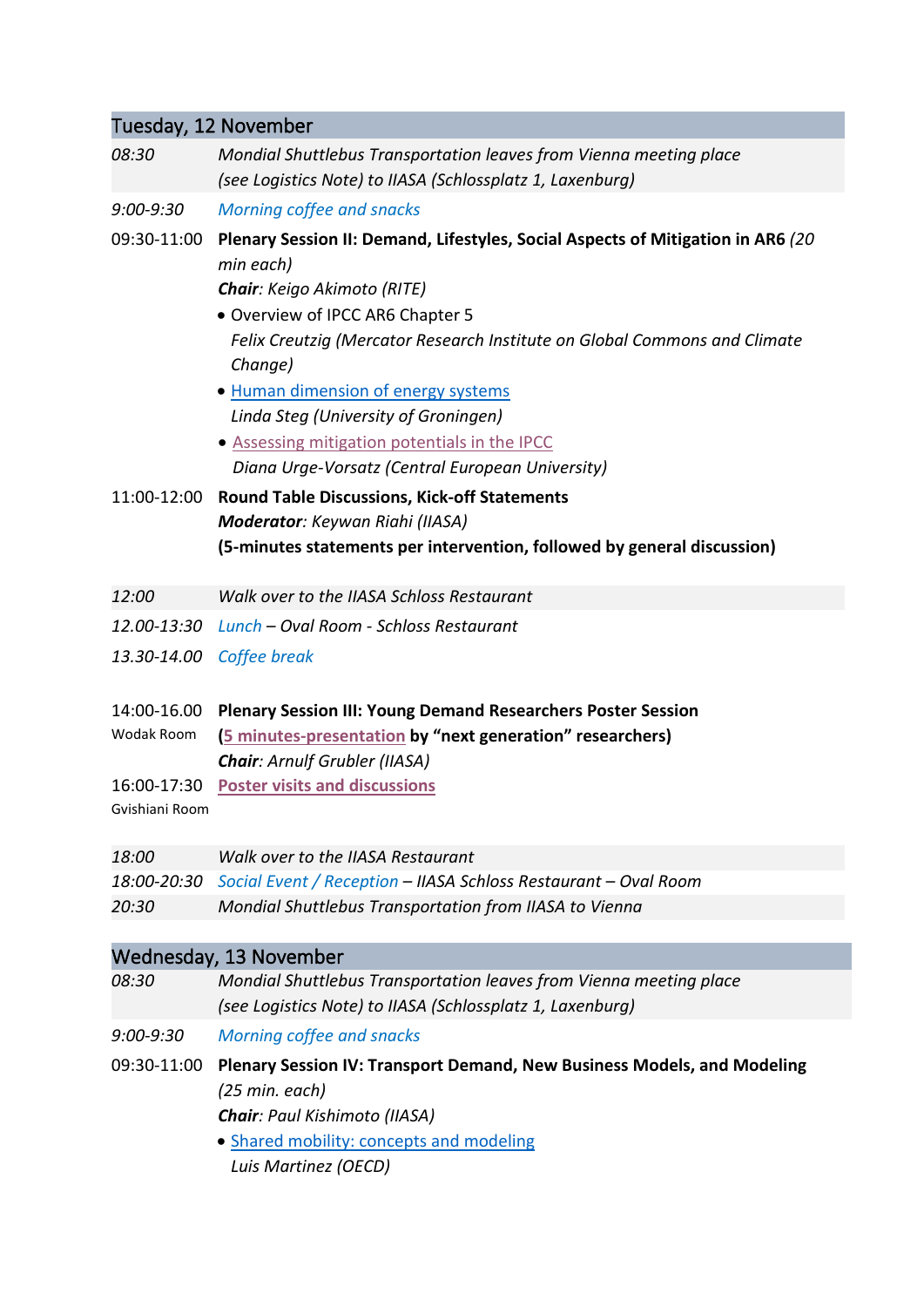- [Modeling diffusion of EVs with DCM and ABM –](https://www.iiasa.ac.at/web/home/research/researchPrograms/TransitionstoNewTechnologies/Plenary-IV_Ma.pdf) the case of Shanghai *Tieju Ma (School of Business, East China University of Science and Technology)*
- [Preliminary Modeling Analyses on Global Impacts of Sharing Mobility Beyond](https://www.iiasa.ac.at/web/home/research/researchPrograms/TransitionstoNewTechnologies/Plenary-IV_Gi.pdf)  [Transportation Sector](https://www.iiasa.ac.at/web/home/research/researchPrograms/TransitionstoNewTechnologies/Plenary-IV_Gi.pdf) *Keii Gi (RITE)*
- 11:00-12:30 **Round Table Discussions, Kick-off Statements** *Moderator: David McCollum (Electric Power Research Institute)* **(5-minutes statements per intervention, followed by general discussion)**
- *12:30 Walk over to the IIASA Schloss Restaurant*
- *12:00-13:50 Lunch – Oval Room*
- 14:00-15:30 Plenary Session V: Energy Access, Efficiency, and Demand for Sustainable Development (*20 mins each)* Chair*: Linda Steg (University of Groningen)*
	- Energy [access and demand for productive purposes \(businesses and agricultural](https://www.iiasa.ac.at/web/home/research/researchPrograms/TransitionstoNewTechnologies/Plenary-V_Taneja.pdf)  [activities\)](https://www.iiasa.ac.at/web/home/research/researchPrograms/TransitionstoNewTechnologies/Plenary-V_Taneja.pdf) (via WebEx\*\*) *Jay Taneja (University of Massachusetts)*
	- [Energy Demand and 'Decent Living' Future Directions in Modeling](https://www.iiasa.ac.at/web/home/research/researchPrograms/TransitionstoNewTechnologies/Plenary-V_Rao.pdf) (via WebEx\*\*) *Narasimha Rao (IIASA and Yale University)*
	- [Direct household energy access and demand](https://www.iiasa.ac.at/web/home/research/researchPrograms/TransitionstoNewTechnologies/Plenary-V_Pachauri.pdf) *Shonali Pachauri (IIASA)*
- 15:30-16:00 *Coffee break*
- 16:00-17:00 **Round Table Discussions, Kick-off Statements** *Moderator: Shonali Pachauri (IIASA)* **(5-minutes statements per intervention, followed by general discussion)**
- **17.00 Closing Remarks & Outlook:** *Arnulf Grubler (IIASA) and Keigo Akimoto (RITE)*
- **17.15 End of Workshop**

*(Upon request – transfers to hotel or airport will be arranged)*

- 17:30 *Mondial Shuttlebus Transportation from IIASA to Vienna*
- 18:30 *Optional private dinner or evening event (TBD)*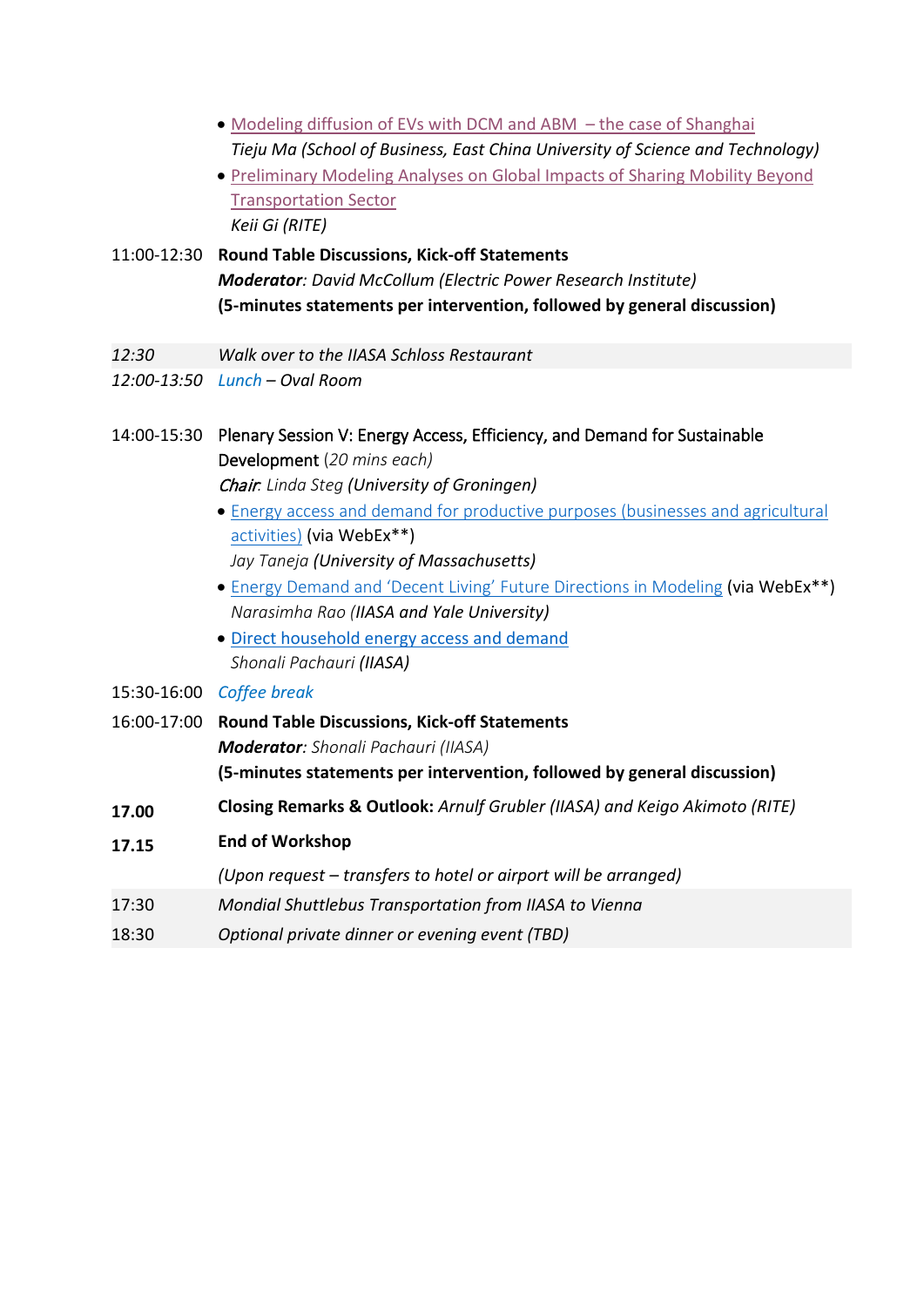## **List of Posters (with embedded links)**

### <span id="page-8-0"></span>**Poster Awards**

*Best Poster With Distinction*

**Simone Fobi**, Quadracci Sustainable Engineering Lab, Columbia University, USA. *[Using remote](https://www.iiasa.ac.at/web/home/research/researchPrograms/TransitionstoNewTechnologies/6_Poster_Fobi.pdf)  [sensed data to predict residential electricity demand in Kenya.](https://www.iiasa.ac.at/web/home/research/researchPrograms/TransitionstoNewTechnologies/6_Poster_Fobi.pdf)*

*Citation*: The research presented is an ingenious combination of using empirical data and remote sensing information to study the electricity demand response after gaining access in Kenya. The clearly structured poster was complemented by an excellent presentation.

**Leila Niamir**, Mercator Research Institute on Global Commons and Climate Change, Germany. *Behavioral [climate change mitigation from individual energy choices to demand-side potential.](https://www.iiasa.ac.at/web/home/research/researchPrograms/TransitionstoNewTechnologies/2_Poster_Niamir.pdf)*

*Citation*: The research presented is original and highly relevant to understanding service demands. The work is both conceptually and analytically interesting, integrating bottom-up heterogeneous agent-level processes with the macro-effects of climate change, employing a highly appropriate methodological approach. The research was presented in a very clear presentation.

#### *Best Poster*

**Yannick Oswald**, Sustainability Research Institute, University of Leeds, UK. *[International inequality in](https://www.iiasa.ac.at/web/home/research/researchPrograms/TransitionstoNewTechnologies/4_Poster_Oswald.pdf)  [energy footprints.](https://www.iiasa.ac.at/web/home/research/researchPrograms/TransitionstoNewTechnologies/4_Poster_Oswald.pdf)*

*Citation*: The research presented is of high quality and highly relevant to energy demand services in comparing energy footprints across countries. The work looks at embedded energy related to the production of goods and services, which is an important topic that is often still overlooked in studies. The results show that inequality differs across different types of services. The poster and presentation were very clear.

**Simon De Sterke**, Department of Civil and Environmental Engineering, Imperial College London, UK. *Modeling [the dynamics of the water-energy nexuses of London and Mumbai from an end-use](https://www.iiasa.ac.at/web/home/research/researchPrograms/TransitionstoNewTechnologies/9_Poster_DeStercke.pdf)  [perspective.](https://www.iiasa.ac.at/web/home/research/researchPrograms/TransitionstoNewTechnologies/9_Poster_DeStercke.pdf)*

*Citation*: The research presented is novel and highly relevant to understanding service demands in connecting different service sectors and comprehensively investigating feedbacks of different sectors at an urban scale, including resource flow connections between the city and its hinterland. The animated presentation provided a novel experience, telling a real story.

**Xingrong Zhao**, East China University of Science and Technology, China. *[Are transport users willing](https://www.iiasa.ac.at/web/home/research/researchPrograms/TransitionstoNewTechnologies/11_Poster_Zhao.pdf)  [to share? Stated preference study on shared mobility in Shanghai](https://www.iiasa.ac.at/web/home/research/researchPrograms/TransitionstoNewTechnologies/11_Poster_Zhao.pdf)*.

*Citation*: The research presented is interesting and relevant to energy service demands both in content and methods. The work investigated shared mobility in Shanghai using survey data to understand heterogeneous human preferences, actions, rebound effects, and related energy demand. The presentation was clear and well-structured.

### **Other Posters**

**Talita Cruz**, Energy Planning Program, COPPE/UFRJ, Brazil. *Modeling [social heterogeneity: How](https://www.iiasa.ac.at/web/home/research/researchPrograms/TransitionstoNewTechnologies/5_Poster_BorgesCruz.pdf)  [does a better representation of income inequality affect energy choices in Brazil?](https://www.iiasa.ac.at/web/home/research/researchPrograms/TransitionstoNewTechnologies/5_Poster_BorgesCruz.pdf)*

**Kinga Horváth**, EnergoSys Inc., Hungary. *[Improving indoor comfort while being energy efficient.](https://www.iiasa.ac.at/web/home/research/researchPrograms/TransitionstoNewTechnologies/14_Poster_Horvath.pdf)*

**Miho Kamei**, Institute for Global Environmental Strategies, Japan. *[Urbanization, carbon neutrality,](https://www.iiasa.ac.at/web/home/research/researchPrograms/TransitionstoNewTechnologies/8_Poster_Kamei.pdf)  [and gross national happiness: Sustainable development pathways for Bhutan.](https://www.iiasa.ac.at/web/home/research/researchPrograms/TransitionstoNewTechnologies/8_Poster_Kamei.pdf)*

**Jaewan Kim**, Yonsei University, South Korea. *[Multilevel analysis on effectiveness of energy transition](https://www.iiasa.ac.at/web/home/research/researchPrograms/TransitionstoNewTechnologies/10_Poster_Kim.pdf)  [policy in Seoul: the Seoul Eco-mileage program.](https://www.iiasa.ac.at/web/home/research/researchPrograms/TransitionstoNewTechnologies/10_Poster_Kim.pdf)*